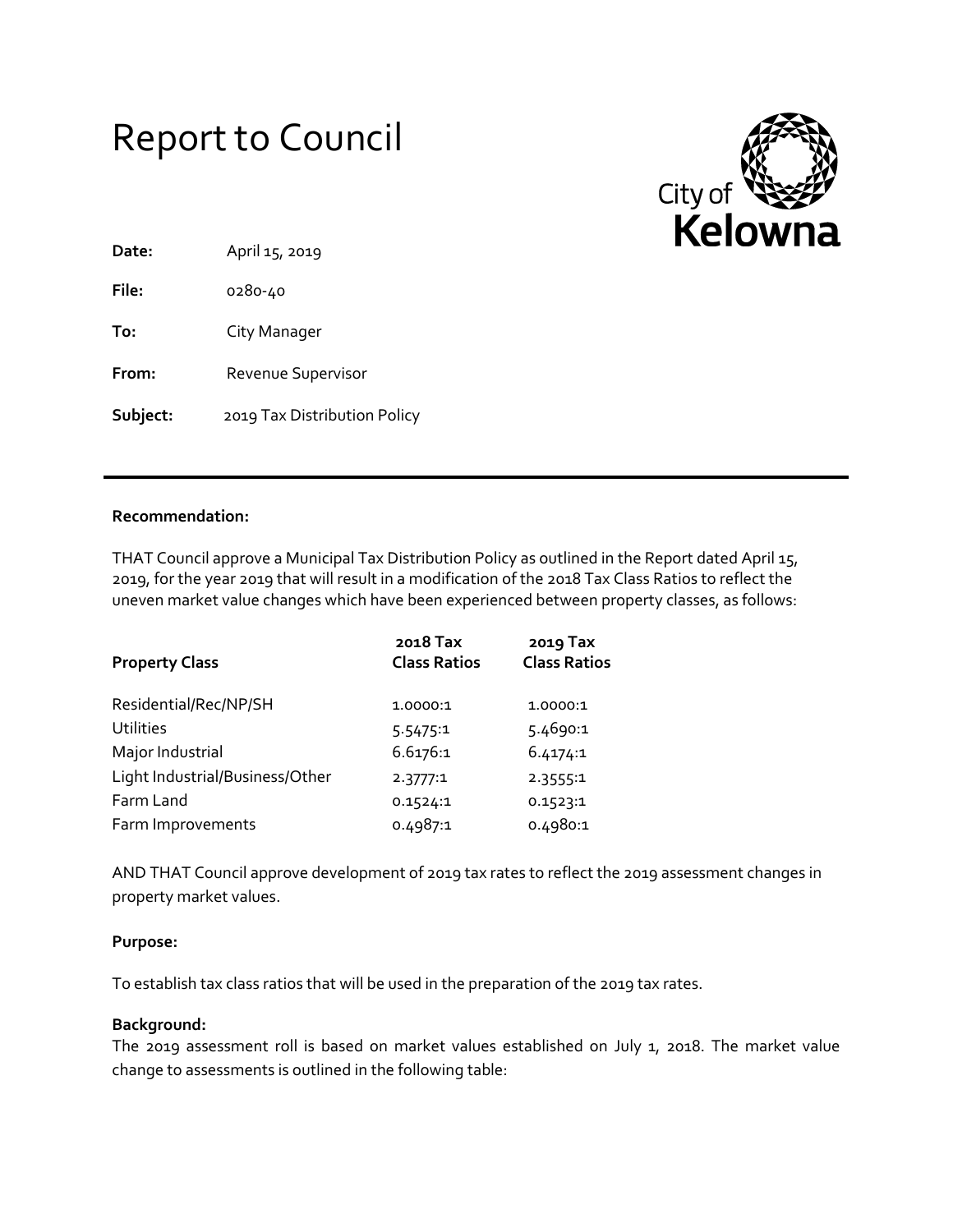| <b>Property Class</b>           | <b>Market Increase/(Decrease)</b> |
|---------------------------------|-----------------------------------|
| Residential/Rec/NP/SH           | 6.62%                             |
| <b>Utilities</b>                | 8.16%                             |
| Major Industrial                | 9.95%                             |
| Light Industrial/Business/Other | 7.62%                             |
| Farm Land                       | 1.47%                             |
| Farm Improvements               | 6.78%                             |

Under Provincial legislation, Community Charter section 165(3.1)(b), municipalities must set out objectives and policies in relation to the distribution of property value taxes among the property classes. The current Council policy is to modify tax class ratios to provide an effective tax increase that is the same for all classes. Market value changes that result in uneven changes between property classes result in a tax burden shift to the class experiencing greater market value increases unless tax class ratios are modified to mitigate this shift. Over time, this can lead to changes in the tax ratios of one, or several, property classes if their market change is different from the residential class, which is used as the base.

From 2018 information on municipalities with a population of over 75,000, Kelowna has the second lowest Business Class ratio and was one of six municipalities that had a Business class ratio under 3.00. To remain competitive, Kelowna ensures that business and light industry property tax ratios remain below the average of BC municipalities with populations greater than 75,000. A maximum of 3.00 is to be considered for these classes and any impacts from this cap will be reported to council.

There is a Provincial regulation capping the Utility class multiple at 2.5 times the Business property class ratio; this equates to a maximum of 5.9441 for the current year. The Utility Class ratio remains close to the maximum ratio that can be used and could impact the tax sharing in future years, however the impact would be minimal due to the smaller assessment in that property class.

#### Impact on Properties Within Each Property Class

It is important to be aware that the tax rates established as a result of new tax class ratios are designed to avoid shifts between property classes; however, the rates established are based on the average market value increase for the entire class or classes.

The establishment of tax class ratios that prevent shifts between classes does not eliminate potential shifts within a property class where a property has experienced a market value change that is greater than the average for that class.

The establishment of modified tax class ratios provides a basis for an equitable distribution of general municipal taxes between classes; however, the establishment of the required tax rate will be dependent on the final tax demand as determined by Council during Final Budget deliberations.

### Background Information

Additional background information is attached to this report on the following: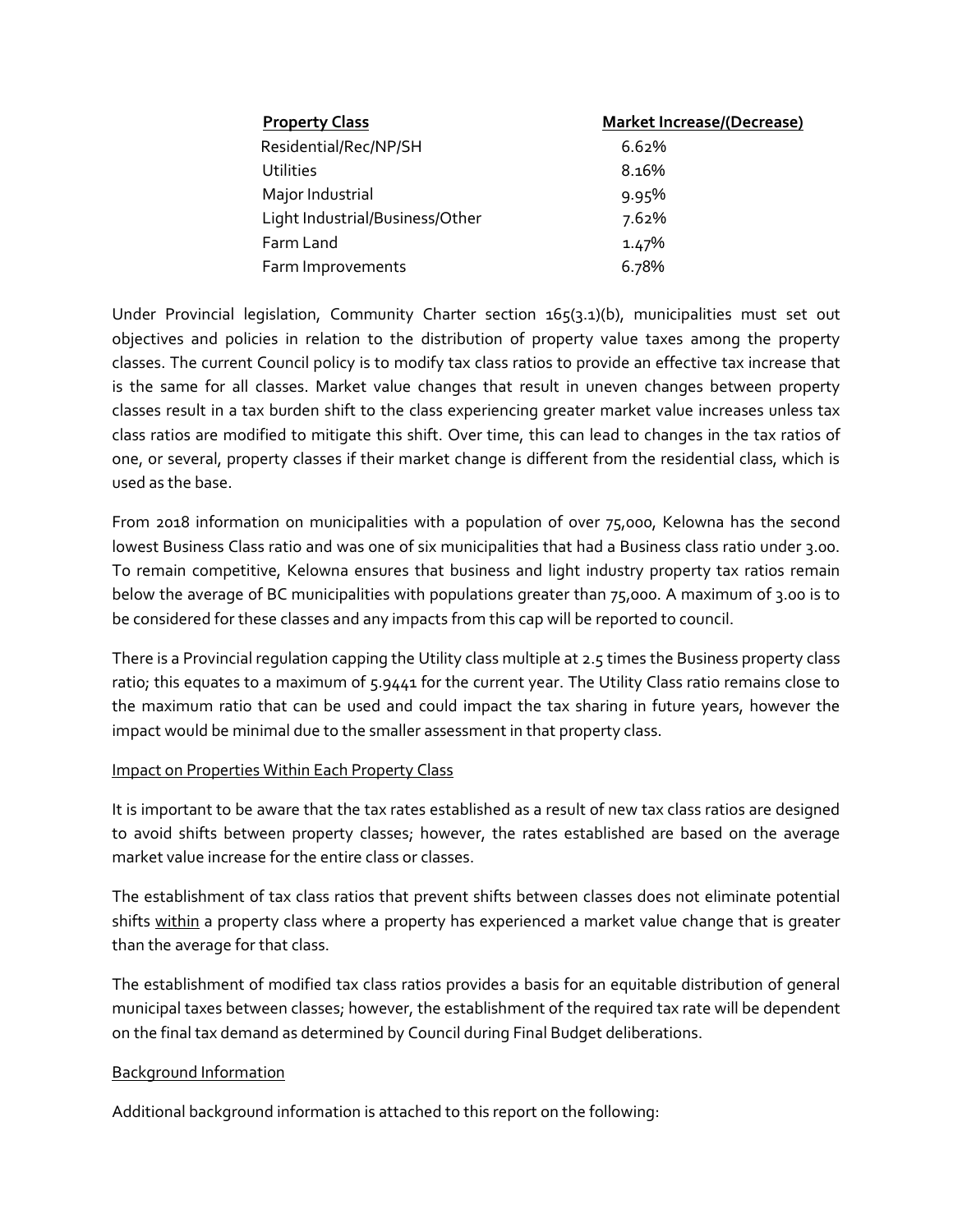- The B.C. Assessment Authority and the Assessment System
- The Taxation System
- Historical Council Policy Tax Class Ratios
- The 2019 Revised Assessment Roll

### **Conclusion**

Utilities, Major Industrial, Light Industrial/Business/Other, and Farm Improvement, tax class ratios for 2019 have decreased in relation to the residential class. This reflects the market value changes experienced in those classes in comparison to the residential class. The Farm Land tax rate will remain at fifty cents per thousand of assessed value, as set by statute.

#### **Internal Circulation:**

Divisional Director, Financial Services Controller

### **Existing Policy:**

As included in the Five Year Financial Plan Bylaw:

- Council will annually review and modify tax class ratios to provide an effective tax change that is the same for all classes.
- The impacts on other property classes from administering a ratio cap on the Light Industrial/Business classes will be reported to Council.
- Regularly review and compare the City's relative position in terms of distribution of taxes to other similarly sized municipalities in British Columbia.

### **Legal/Statutory Authority:**

Community Charter section 165(3.1)(b)

### **Financial/Budgetary Considerations:**

The approved tax class ratios will be used to establish the 2019 property tax rates.

### **Considerations not applicable to this report:**

Legal/Statutory Procedural Requirements: Personnel Implications: External Agency/Public Comments: Communications Comments: Alternate Recommendation:

### **Submitted by:**

Angie Schumacher, Revenue Supervisor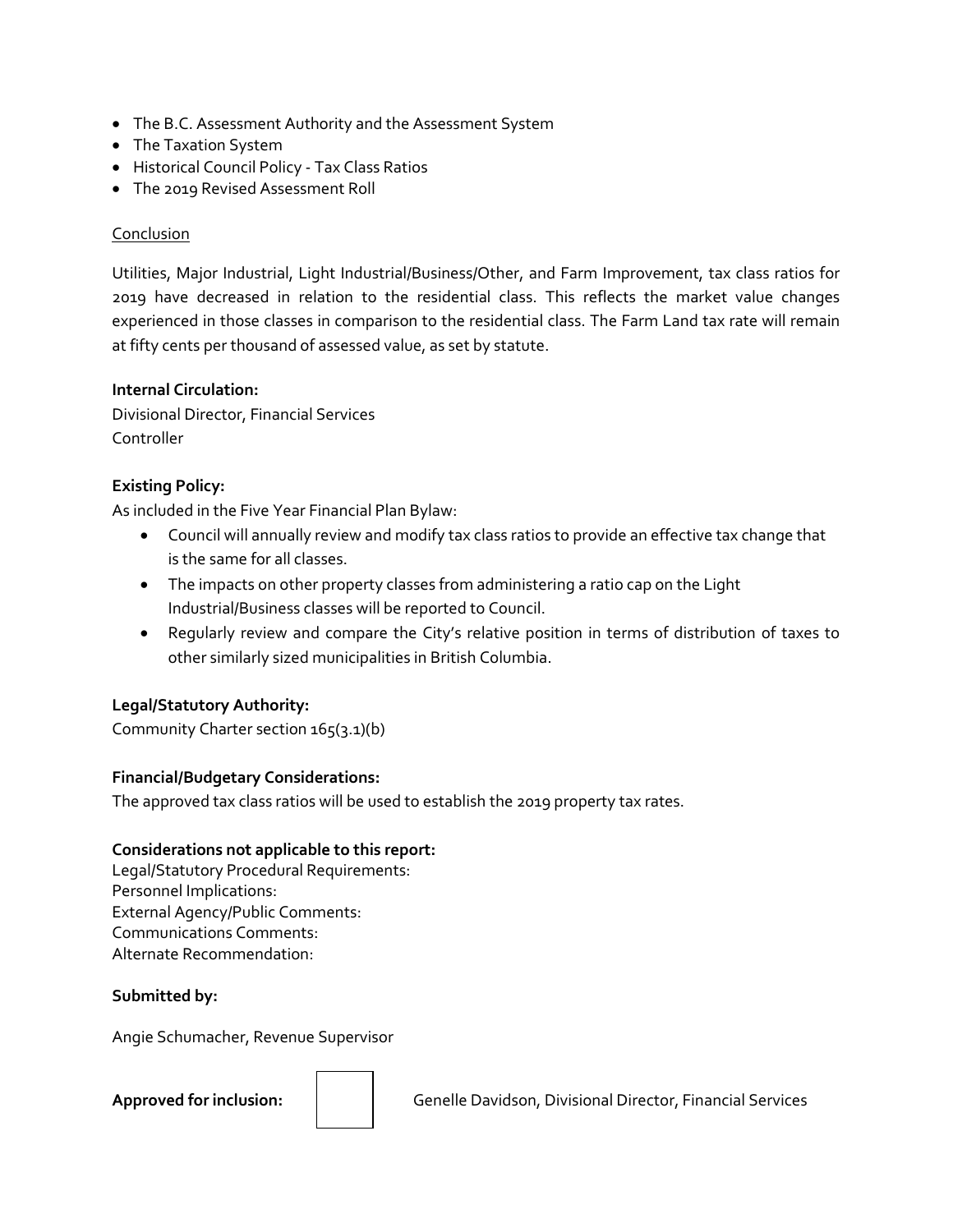#### **BACKGROUND INFORMATION**

#### **ASSESSMENT SYSTEM/TAXATION SYSTEM**

#### **The B.C. Assessment Authority and the Assessment System**

The B.C. Assessment Authority is an independent body created by the Provincial Legislature and is charged with the responsibility of preparing an Assessment Roll for all of the properties in British Columbia.

Taxing authorities, at various levels of government (e.g. Provincial, Municipalities, Regional Districts, Hospitals, School Districts) use the Assessment Roll to assist them with the distribution of the taxes required to operate their corporations.

July  $1<sup>st</sup>$  is the assessment valuation date for properties listed in the assessment roll.

Although the Assessment Roll preparation is the responsibility of the Assessment Authority, for use by various taxing jurisdictions, B.C. Assessment has nothing to do with the actual levying of taxes, other than for its own operating levy.

#### **The Taxation System**

City Council is responsible only for the General Municipal portion of the property taxes appearing on the Kelowna tax bill that is sent to property owners in May of each year. The City of Kelowna is responsible for the billing and collection of taxes levied by other taxing jurisdictions such as the School District, however City Council has no direct control over these levies.

The General Municipal tax levy is the City's primary revenue source, which is used to pay for the services that it delivers to its citizens such as fire and police protection, street and parks maintenance, library, new road construction, etc.

The provision of water, sewer and airport services is funded by way of user rates. These costs are not included in the general municipal tax levy.

The Assessment System managed by B.C. Assessment and the Taxation System managed by the City of Kelowna are two separate systems, subject to different Acts of Legislature and meant for two different purposes.

Over the years, the taxation system has changed substantially and has been constantly reviewed and amended by the Province in an attempt to provide a more equitable and understandable method of sharing the taxation requirements within each municipality.

Prior to the present system, which provides the authority for Municipalities to set the tax class ratios, uneven market fluctuations between classes resulted in shifts in the taxation burden from one property class to another.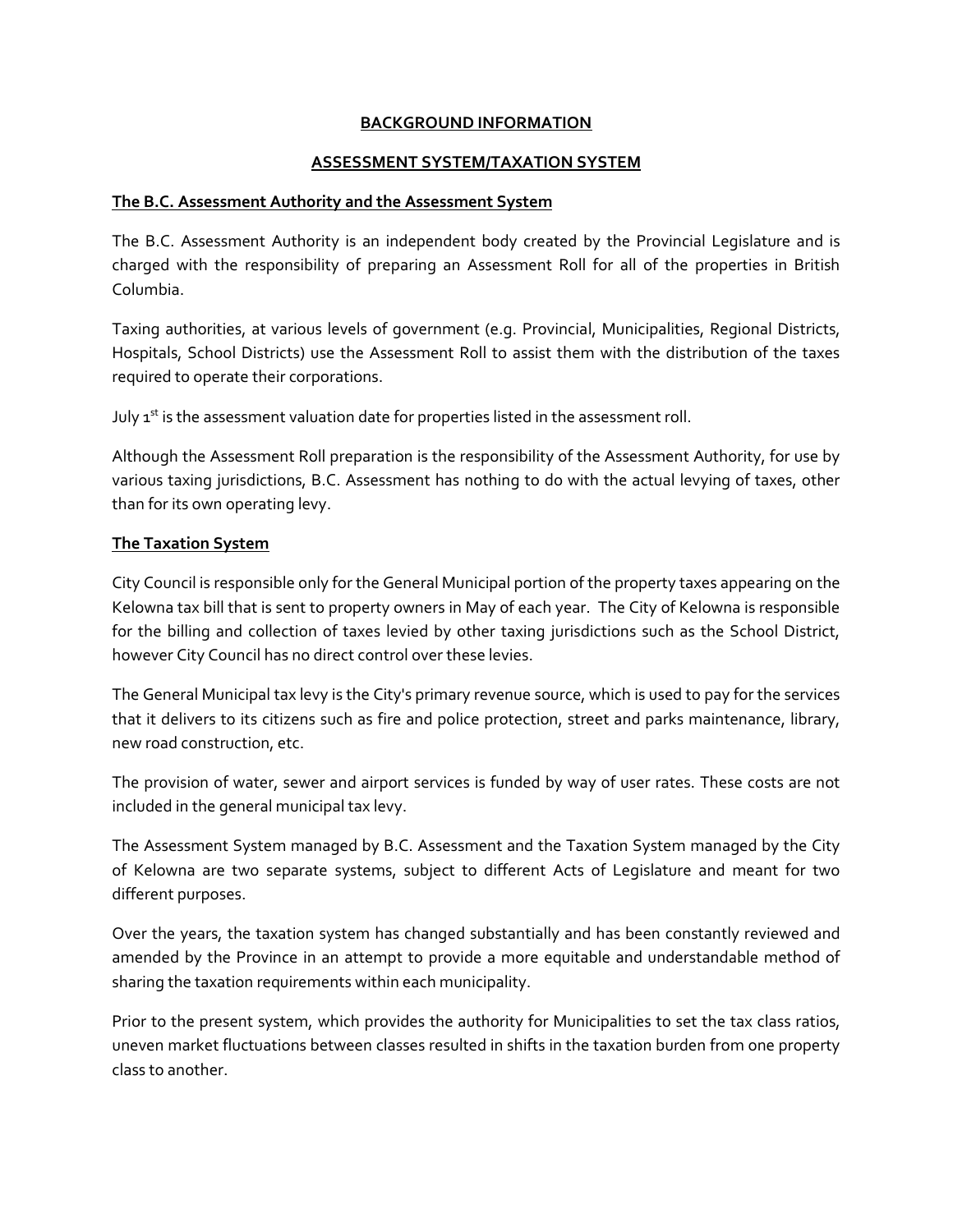Tax Class ratios represent the relative tax amounts that each class will pay as a ratio of the residential tax class. For example, if the tax class ratio of the Business to Residential class is 2.50:1, this means that for each dollar of market value the Business Class tax rate will be two and one-half times that of the Residential Class.

The ability to establish different tax rates for each class of property means that municipalities can avoid shifts of taxation between classes of property, unless there is a deliberate political decision to do otherwise.

The differential tax rate powers granted to municipalities are not, however, designed to prevent shifts of taxation between properties within a particular class.

## **Historical Council Policy - Tax Class Ratios**

From 1984, when City Council was granted the authority to establish tax class ratios, to 1988, there was very little market value movement in the City. As a result, there was no need to adjust the tax class ratios to prevent shifts in the tax burden from one property class to another.

This changed slightly in 1989 and the City chose to modify the tax class ratios at that time to reflect the difference in market movement between the residential class and the business class.

In 1991 there was a more dramatic change in the market values of residential property which necessitated a more significant change in the tax class ratios to ensure that the residential class did not experience a greater percentage tax increase, on average, than other property classes that year.

The following is a historical recap of the tax class ratios which were established from 1991 through to 2019 based on market value shifts that occurred during that period (some years are omitted to condense the information):

| <b>Property Class</b>              | 1985 | 1991 | 1997 | 2003 | 2009 | 2015 | 2016 | 2017 | 2018 | 2019 |
|------------------------------------|------|------|------|------|------|------|------|------|------|------|
|                                    |      |      |      |      |      |      |      |      |      |      |
| Residential/                       | 1.00 | 1.00 | 1.00 | 1.00 | 1.00 | 1.00 | 1.00 | 1.00 | 1.00 | 1.00 |
| Supportive Housing                 |      |      |      |      |      |      |      |      |      |      |
| <b>Utilities</b>                   | 2.21 | 3.00 | 3.03 | 3.76 | 6.15 | 5.13 | 5.05 | 5.32 | 5.55 | 5.47 |
| Major Industry                     | 1.74 | 2.49 | 3.20 | 2.93 | 3.96 | 3.48 | 3.73 | 5.80 | 6.62 | 6.42 |
| Light Industry/<br><b>Business</b> | 1.74 | 2.40 | 2.02 | 2.04 | 2.72 | 2.13 | 2.19 | 2.30 | 2.38 | 2.36 |